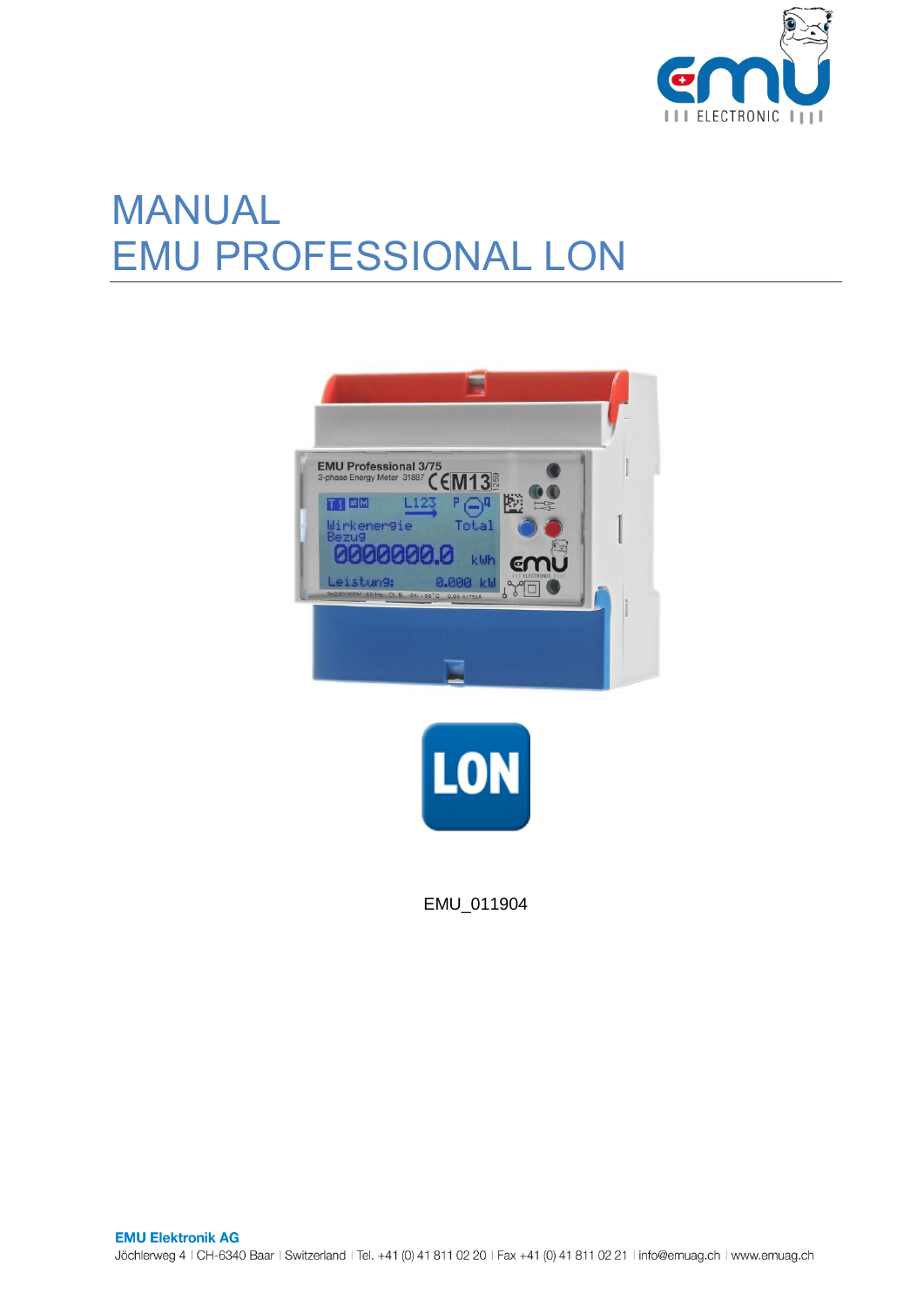

| <b>Inhalt</b> |  |
|---------------|--|
| $\mathbf 1$   |  |
| 1.1           |  |
| 1.2           |  |
| 1.2.1         |  |
| 1.2.2         |  |
| 1.2.3         |  |
| 1.2.4         |  |
| 1.2.5         |  |
| 1.3           |  |
| 1.3.1         |  |
| 1.3.2         |  |
| 1.4           |  |
| 1.4.1         |  |
| 1.5           |  |
| 1.5.1         |  |
| 1.5.2         |  |
| 1.6           |  |
| 1.6.1         |  |
| 1.6.2         |  |
| 1.7           |  |
| 1.7.1         |  |
| 1.7.2         |  |
| 1.8           |  |
| 1.8.1         |  |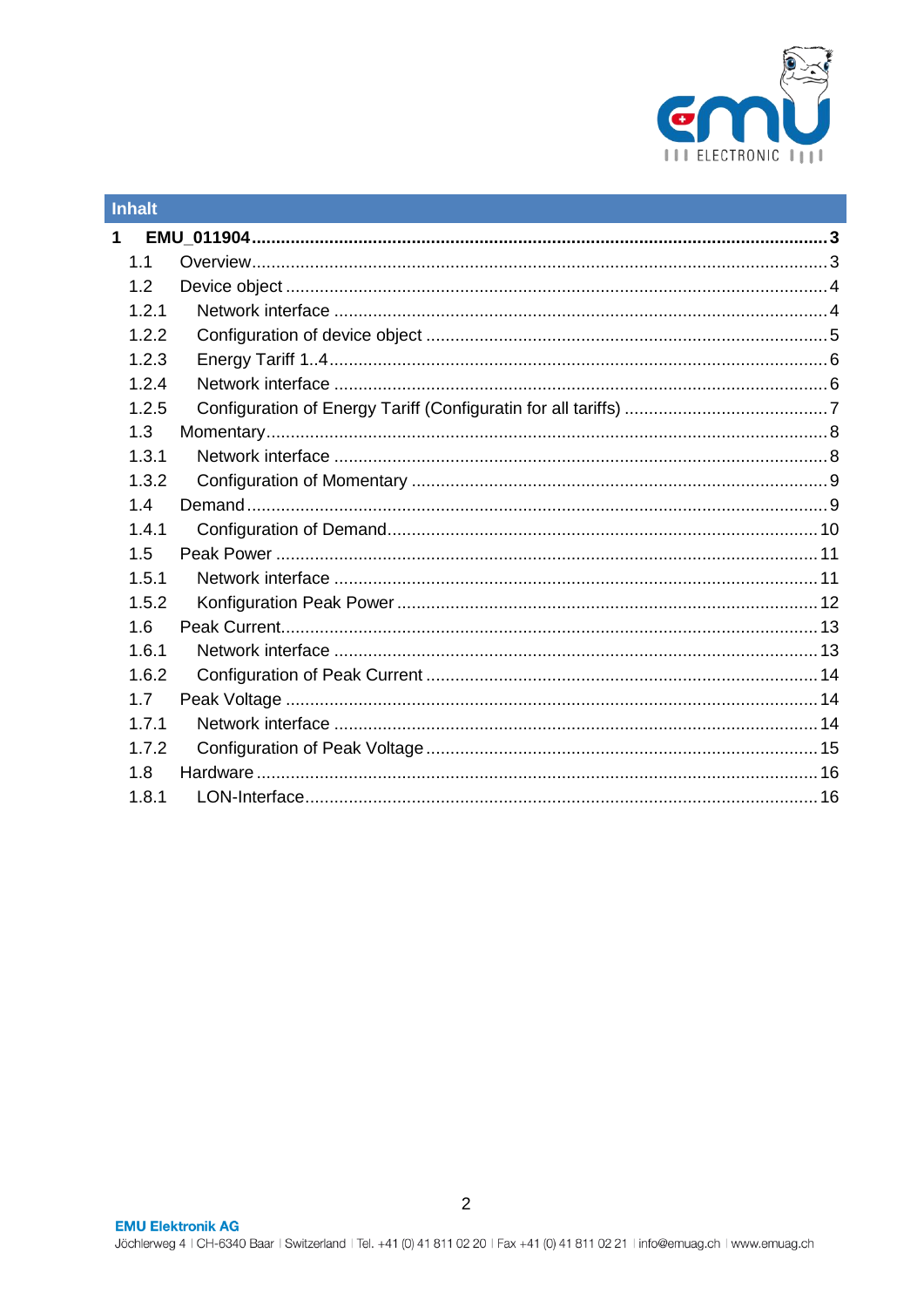

#### <span id="page-2-0"></span>**1 EMU\_011904**

# <span id="page-2-1"></span>1.1 Overview



**Overview of Objects**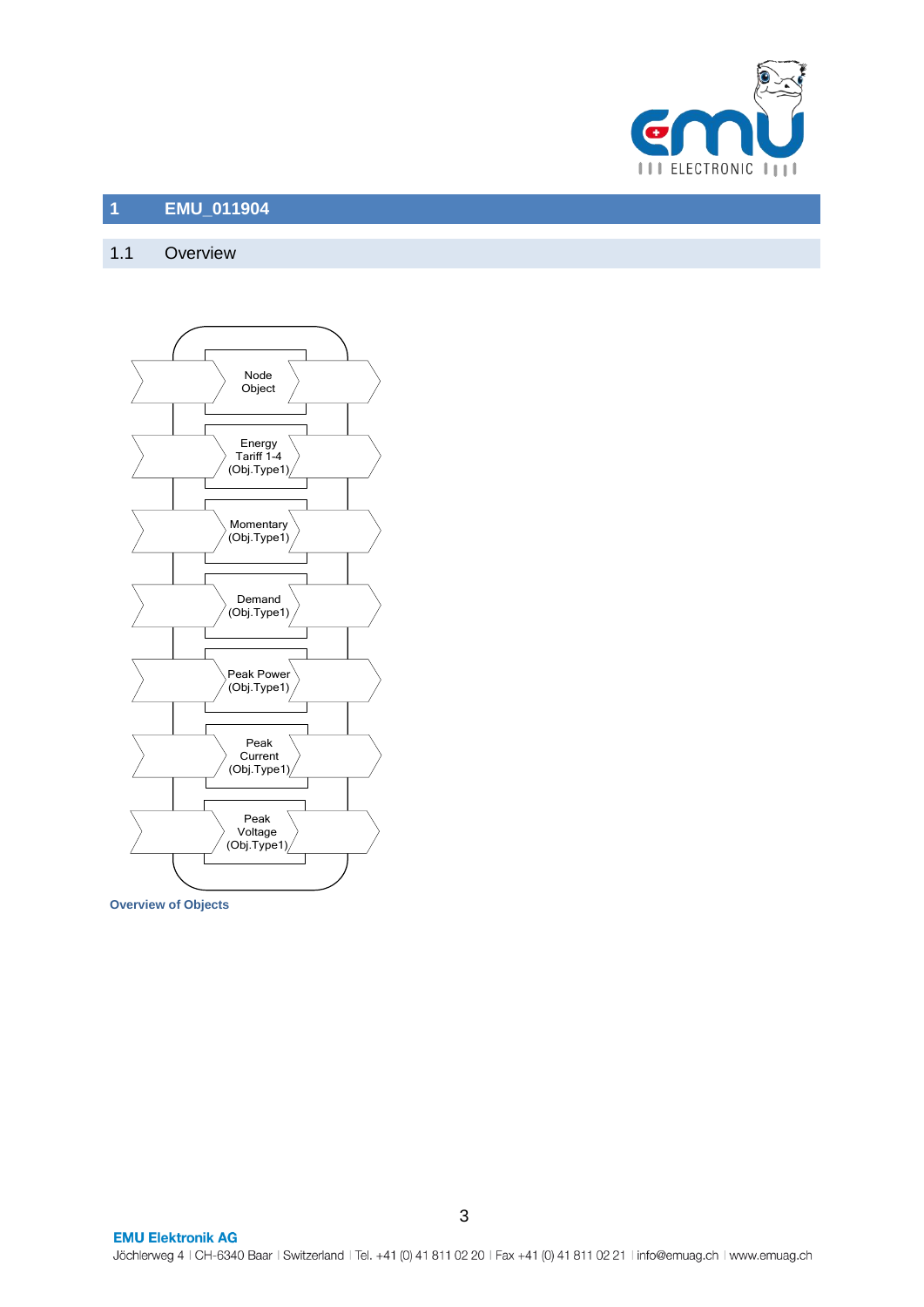

#### <span id="page-3-0"></span>1.2 Device object

#### <span id="page-3-1"></span>1.2.1 Network interface



Geräte Objekt

| Nr.            | <b>Network variable</b> | <b>Type</b>      | <b>Description</b>                                                                                                                                             |
|----------------|-------------------------|------------------|----------------------------------------------------------------------------------------------------------------------------------------------------------------|
| 1              | nviRequest              | SNVT_obj_request | Request for object status                                                                                                                                      |
| $\overline{2}$ | nvoNodeStatus           | SNVT_obj_status  | Object status                                                                                                                                                  |
| 3              | nviTimeSet              | SNVT_time_stamp  | Control input for EMU clock                                                                                                                                    |
| 4              | nvoFileDirectory        | (SNVT_address) & | System variable (SCTP address config.)                                                                                                                         |
| 5              | nvoActTime              | SNVT_time_stamp  | Time of internal RTC (updated every minute)                                                                                                                    |
| 6              | nvoPowerfails           | SNVT_count       | Number of power outages                                                                                                                                        |
| $\overline{7}$ | nvoActiveTariff         | SNVT_count       | Active tariff 14 (updated every minute).                                                                                                                       |
| 8              | nviResetMinMax          | SNVT_switch      | Reset of peak values (Min- and Max.)                                                                                                                           |
|                |                         |                  | When changing from 0 to 1.                                                                                                                                     |
| 9<br>12        | nvoS0OutStatus[4]       | SNVT_switch      | Status of S0 output 14 (-1 = not configured, $0 =$<br>off, $1 = \text{on}$ ) (is updated every minute).                                                        |
| 13.            | nviS0Output[4]          | SNVT_switch      | Set S0 output 1  4 ( $0 = \text{off}$ , $1 = \text{on}$ ), only possible if                                                                                    |
| 16             |                         |                  | the corresponding nvoS0OutStatus is is not -1 (not<br>configured.                                                                                              |
| 17             | nvoDataValid            | SNVT_switch      | State of the communication by the LON module EMU<br>and thus all of the data from the EMU.<br>$(-1 = \text{Initialize}, 0 = \text{Invalid}, 1 = \text{Valid})$ |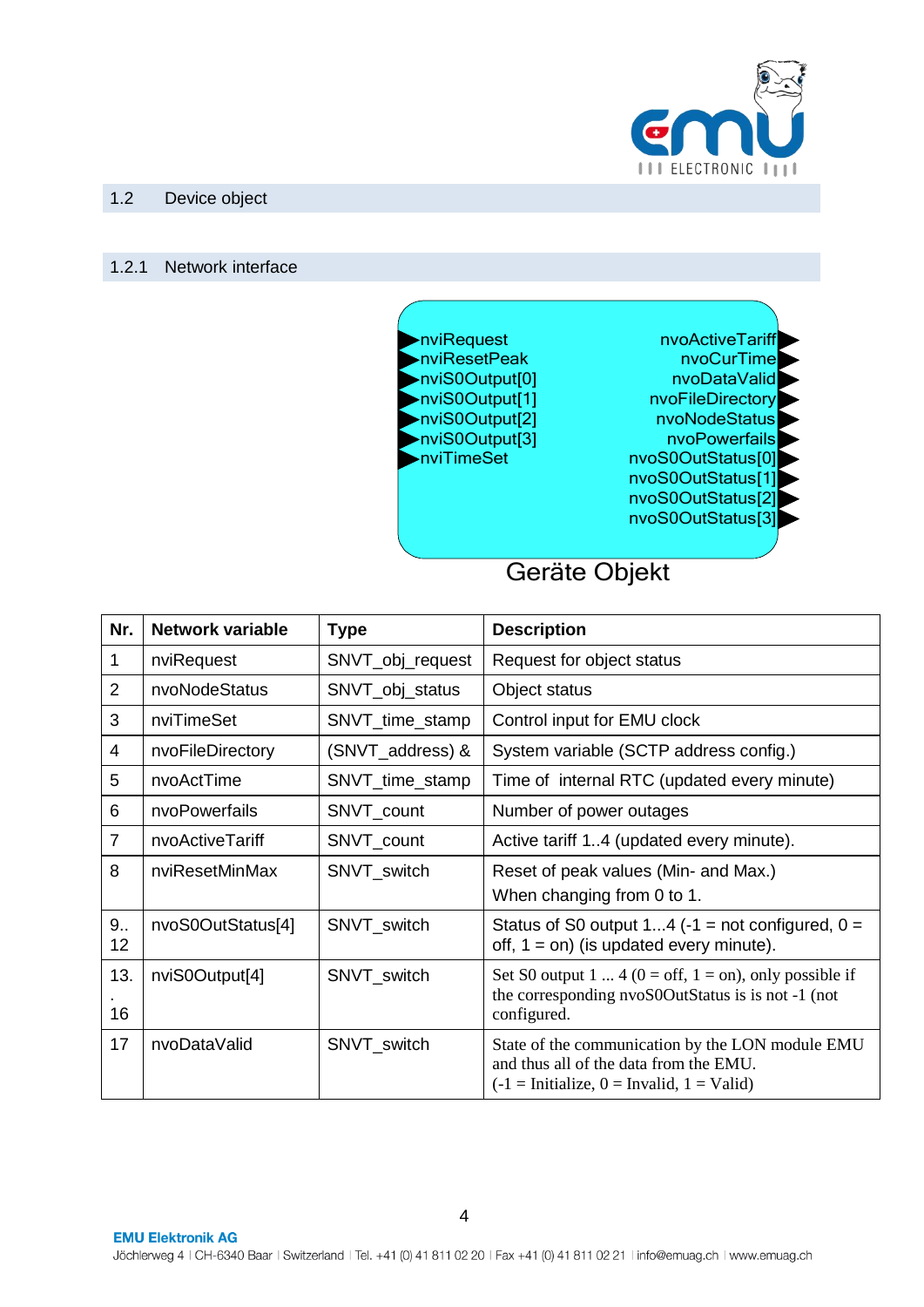

|                  | 1.2.2 Configuration of device object   |                                                                                                                                                                                                                                                                                                                                                                     |                |  |  |  |
|------------------|----------------------------------------|---------------------------------------------------------------------------------------------------------------------------------------------------------------------------------------------------------------------------------------------------------------------------------------------------------------------------------------------------------------------|----------------|--|--|--|
| Nr.              | <b>CPT</b>                             | <b>Description</b>                                                                                                                                                                                                                                                                                                                                                  | <b>Default</b> |  |  |  |
| 1                | <b>SCPTneuronId</b><br>$(SCP_Type301)$ | Neuron ID of the LON node, this can only be<br>determined online. (requires at least LonMark ®<br>Resource Files V13 is otherwise displayed<br>SCP_Type301)                                                                                                                                                                                                         | 0x00000000     |  |  |  |
| $\overline{2}$   | <b>SCPTdevMajVer</b>                   | Version number of the LON application. The first<br>digit refers to major changes in the network or<br>configuration interface which are not compatible with<br>older versions.<br>The second priority is for extensions on network or<br>configuration interface. These changes are<br>compatible with older versions, older versions can be<br>updated by "load". | 00             |  |  |  |
| 3                | <b>SCPTdevMinVer</b>                   | This configuration property is read directly from the<br>LON node and can only be found online. At this<br>point, subsequent corrections and improvements to<br>the LON interface are listed.                                                                                                                                                                       | 00             |  |  |  |
| $\boldsymbol{4}$ | <b>SCPTserialNumber</b>                | Serial number, version and checksum of the EMU.<br>(Ex. "Snr: 1234 Ver: 1.0 Chk: 4F65")<br>This configuration property is read directly from the<br>node and can only be determined online.                                                                                                                                                                         | <b>Spaces</b>  |  |  |  |
| 5                | <b>SCPTIocation</b>                    | User-defined device name or location (up to 30<br><b>ASCII characters)</b>                                                                                                                                                                                                                                                                                          | <b>Spaces</b>  |  |  |  |

#### <span id="page-4-0"></span>1.2.2 Configuration of device object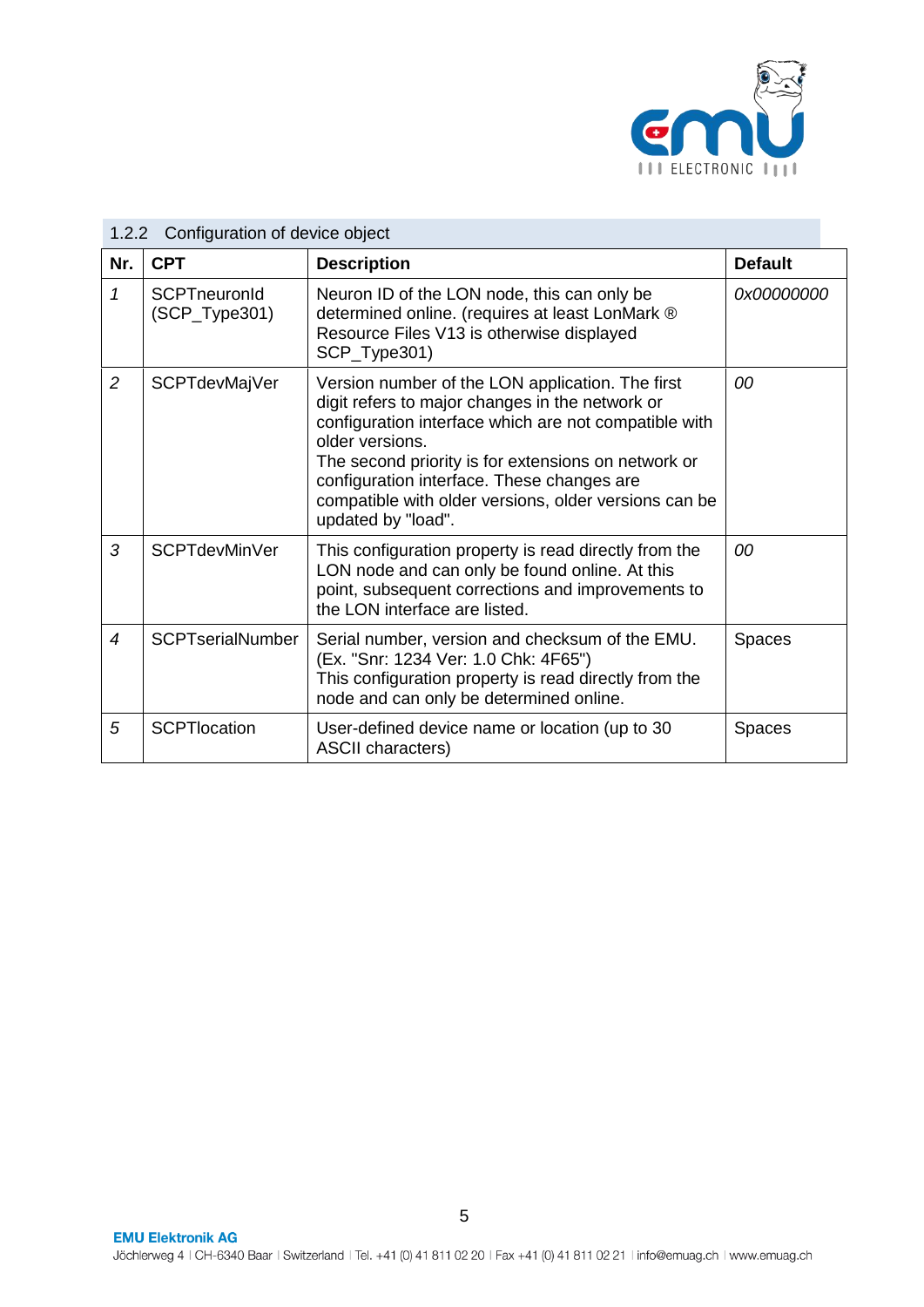

# <span id="page-5-0"></span>1.2.3 Energy Tariff 1..4

The object displays Energy. Import or Export, active and reactive energy per tariff.

## <span id="page-5-1"></span>1.2.4 Network interface



| Nr.            | <b>Network variable</b> | <b>Type</b>     | <b>Description</b>                |
|----------------|-------------------------|-----------------|-----------------------------------|
| 1              | nvokWhPos               | SNVT_elec_kwh_l | Active Energy Import all phases   |
| 2              | nvokWhNeg               | SNVT_elec_kwh_l | Active Energy Export all phases   |
| 3              | nvokVArhPos             | SNVT_elec_kwh_l | Reactive Energy Import all phases |
| $\overline{4}$ | nvokVArhNeg             | SNVT_elec_kwh_l | Reactive Energy Export all phases |
| 5              | nvoL1kWhPos             | SNVT_elec_kwh_l | Active Energy Import Phase L1     |
| 6              | nvoL2kWhPos             | SNVT elec kwh I | Active Energy Import Phase L2     |
| $\overline{7}$ | nvoL3kWhPos             | SNVT_elec_kwh_l | Active Energy Import Phase L3     |
| 8              | nvoL1kVArhPos           | SNVT_elec_kwh_l | Reactive Energy Import Phase L1   |
| 9              | nvoL2kVArhPos           | SNVT_elec_kwh_l | Reactive Energy Import Phase L2   |
| 10             | nvoL3kVArhPos           | SNVT_elec_kwh_l | Reactive Energy Import Phase L3   |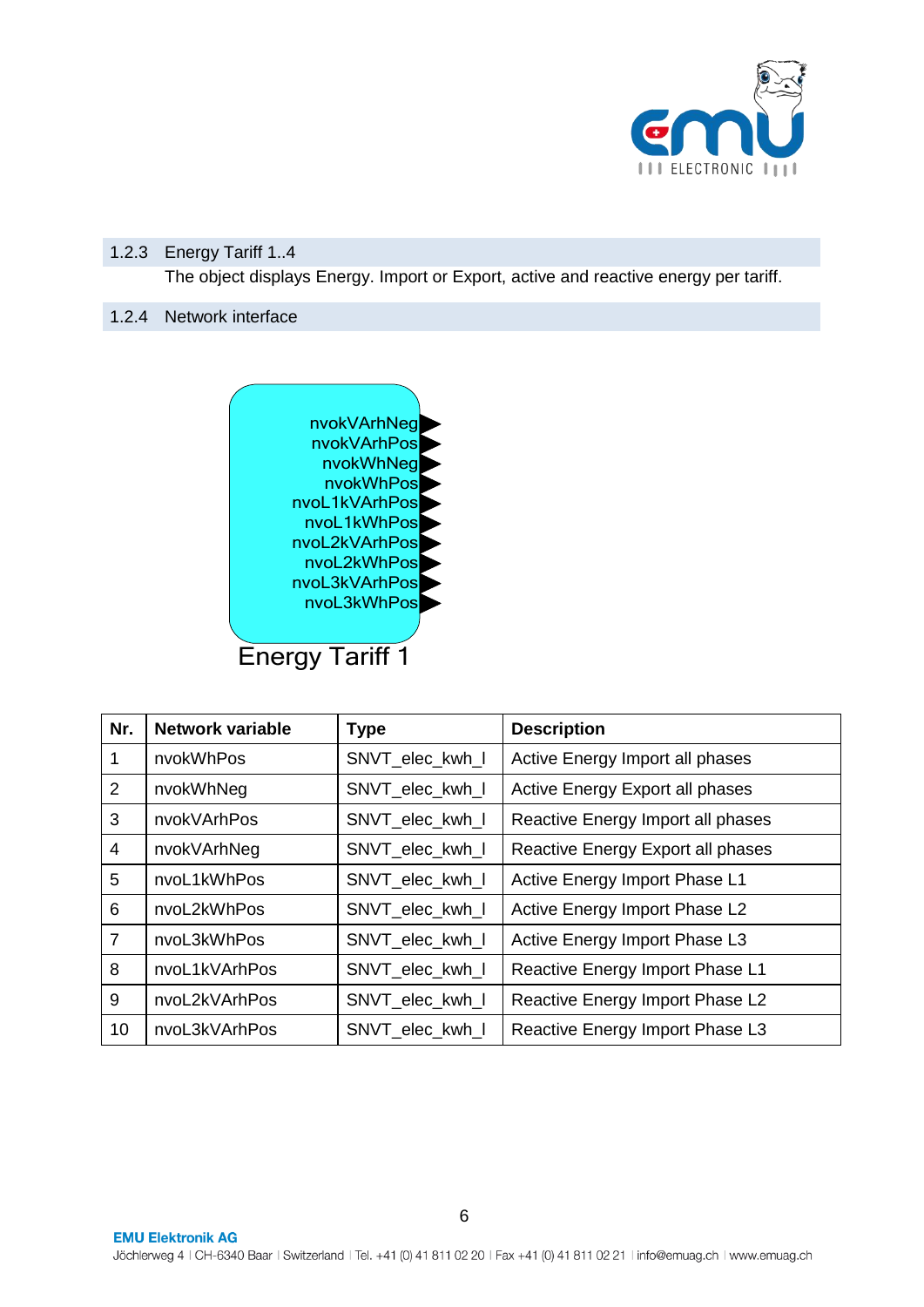

| Nr. | <b>CPT</b>  | Unit             | <b>Description</b>                                                                                                                 | <b>Default</b>   |
|-----|-------------|------------------|------------------------------------------------------------------------------------------------------------------------------------|------------------|
|     | SCPTmaxSndT | hh:mm:ss.<br>mmm | The network variables are updated<br>periodically after the set time.<br>The range is 1 minute to 17h 59m,<br>resolution 1 minute. | 00:01:00.<br>000 |

# <span id="page-6-0"></span>1.2.5 Configuration of Energy Tariff (Configuratin for all tariffs)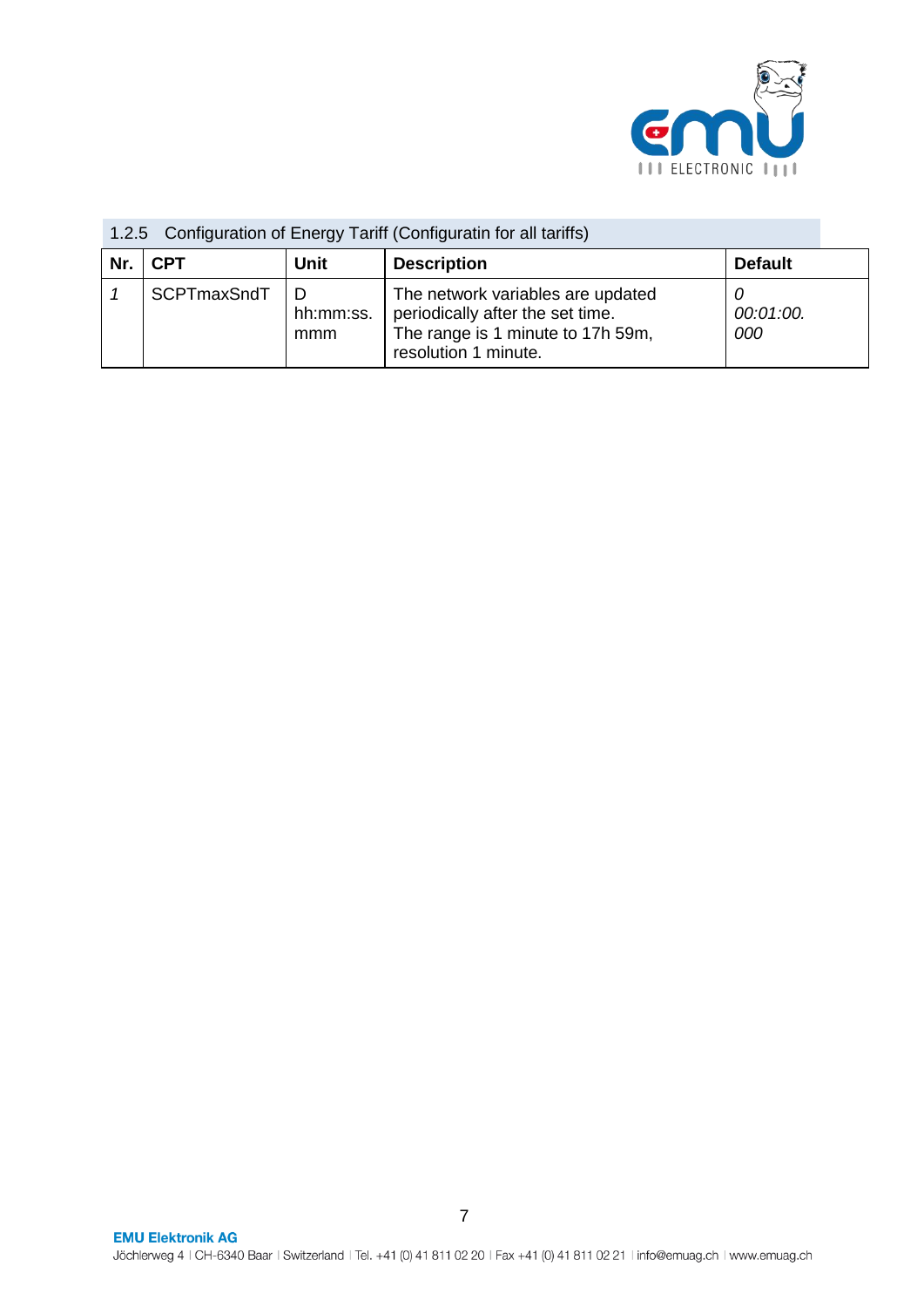

#### <span id="page-7-0"></span>1.3 Momentary

The object Momentary displays current values of the active, reactive and apparent power, as well as current, voltage and power factor.

#### <span id="page-7-1"></span>1.3.1 Network interface



| Nr.            | Network variable | <b>Type</b>  | <b>Description</b>                         |
|----------------|------------------|--------------|--------------------------------------------|
|                | nvoTotW          | SNVT_power_f | Instantaneous active power of all phases   |
| 2              | nvoL1W           | SNVT_power_f | Instantaneous active power of Phase 1      |
| 3              | nvoL2W           | SNVT_power_f | Instantaneous active power of Phase 2      |
| $\overline{4}$ | nvoL3W           | SNVT_power_f | Instantaneous active power of Phase 3      |
| 5              | nvoTotVAr        | SNVT_power_f | Instantaneous reactive power of all phases |
| 6              | nvoL1VAr         | SNVT_power_f | Instantaneous reactive power of Phase 1    |
| $\overline{7}$ | nvoL2VAr         | SNVT_power_f | Instantaneous reactive power of Phase 2    |
| 8              | nvoL3VAr         | SNVT_power_f | Instantaneous reactive power of Phase 3    |

**EMU Elektronik AG**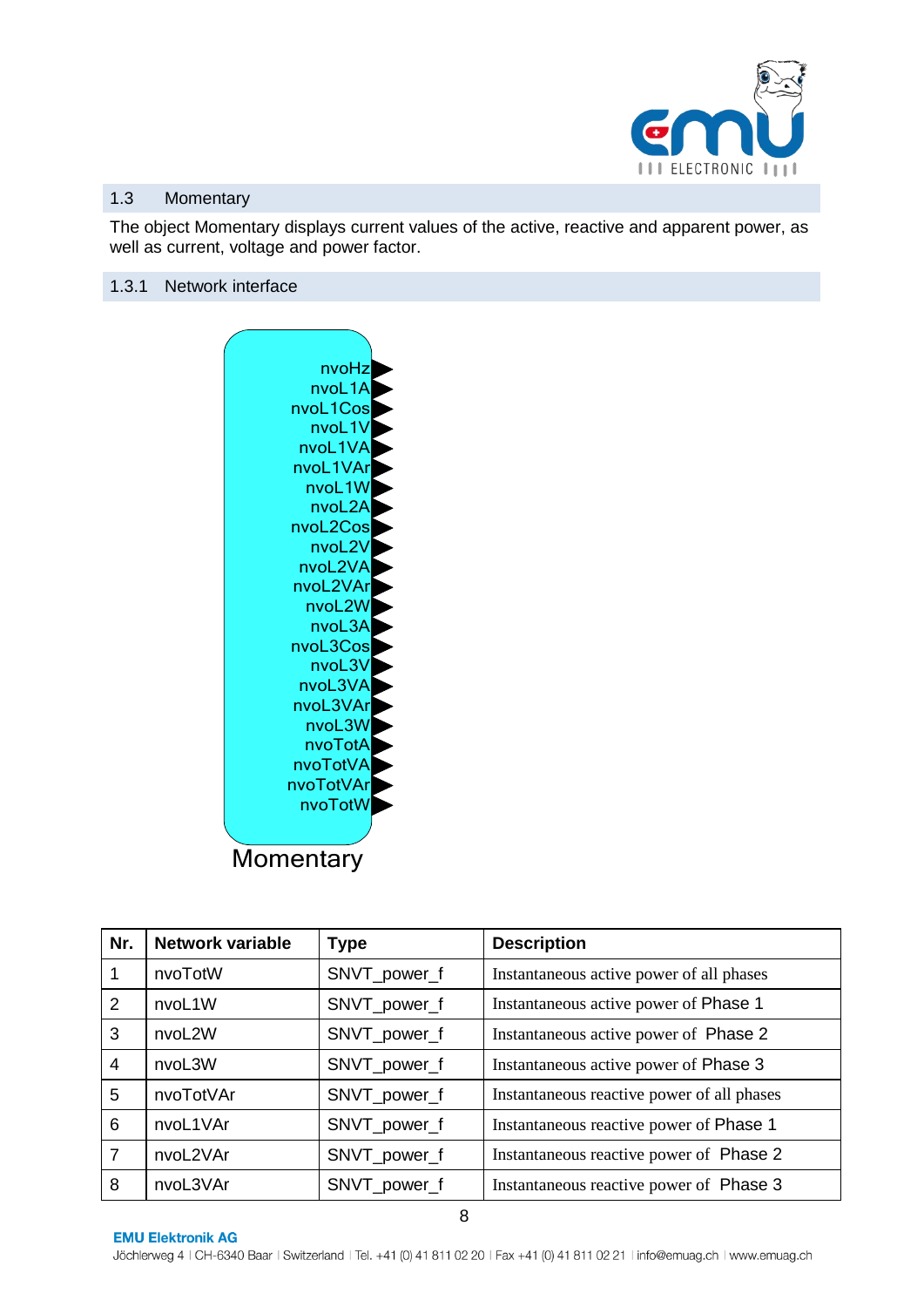

| 9  | nvoTotVA | SNVT_power_f  | Instantaneous apparent power of all phases |
|----|----------|---------------|--------------------------------------------|
| 10 | nvoL1VA  | SNVT_power_f  | Instantaneous apparent power of Phase 1    |
| 11 | nvoL2VA  | SNVT_power_f  | Instantaneous apparent power of Phase 2    |
| 12 | nvoL3VA  | SNVT_power_f  | Instantaneous apparent power of Phase 3    |
| 13 | nvoTotA  | SNVT_amp_f    | Current of all phases                      |
| 14 | nvoL1A   | SNVT_amp_f    | <b>Current Phase 1</b>                     |
| 15 | nvoL2A   | SNVT_amp_f    | <b>Current Phase 2</b>                     |
| 16 | nvoL3A   | SNVT_amp_f    | <b>Current Phase 3</b>                     |
| 17 | nvoL1V   | SNVT_volt_f   | Voltage Phase 1                            |
| 18 | nvoL2V   | SNVT_volt_f   | Voltage Phase 2                            |
| 19 | nvoL3V   | SNVT_volt_f   | Voltage Phase 3                            |
| 20 | nvoHz    | SNVT_freq_f   | Frequency                                  |
| 21 | nvoL1Cos | SNVT_pwr_fact | power factor of phase 1                    |
| 22 | nvoL2Cos | SNVT_pwr_fact | power factor of phase 2                    |
| 23 | nvoL3Cos | SNVT_pwr_fact | power factor of phase 3                    |

**Tabelle 1 Netzwerkinterface Momentary**

# <span id="page-8-0"></span>1.3.2 Configuration of Momentary

| Nr. | <b>CPT</b>  | <b>Unit</b>           | <b>Description</b>                                                                                                                       | <b>Default</b>   |  |  |
|-----|-------------|-----------------------|------------------------------------------------------------------------------------------------------------------------------------------|------------------|--|--|
|     | SCPTmaxSndT | hh:mm:s<br>-S.<br>mmm | The network variables are updated<br>periodically after the set time.<br>The range is from 1 second to 17h 59m, 1-<br>second resolution. | 00:00:04.<br>000 |  |  |

#### <span id="page-8-1"></span>1.4 Demand

The object demand displays values of maximum active power-measurement period.

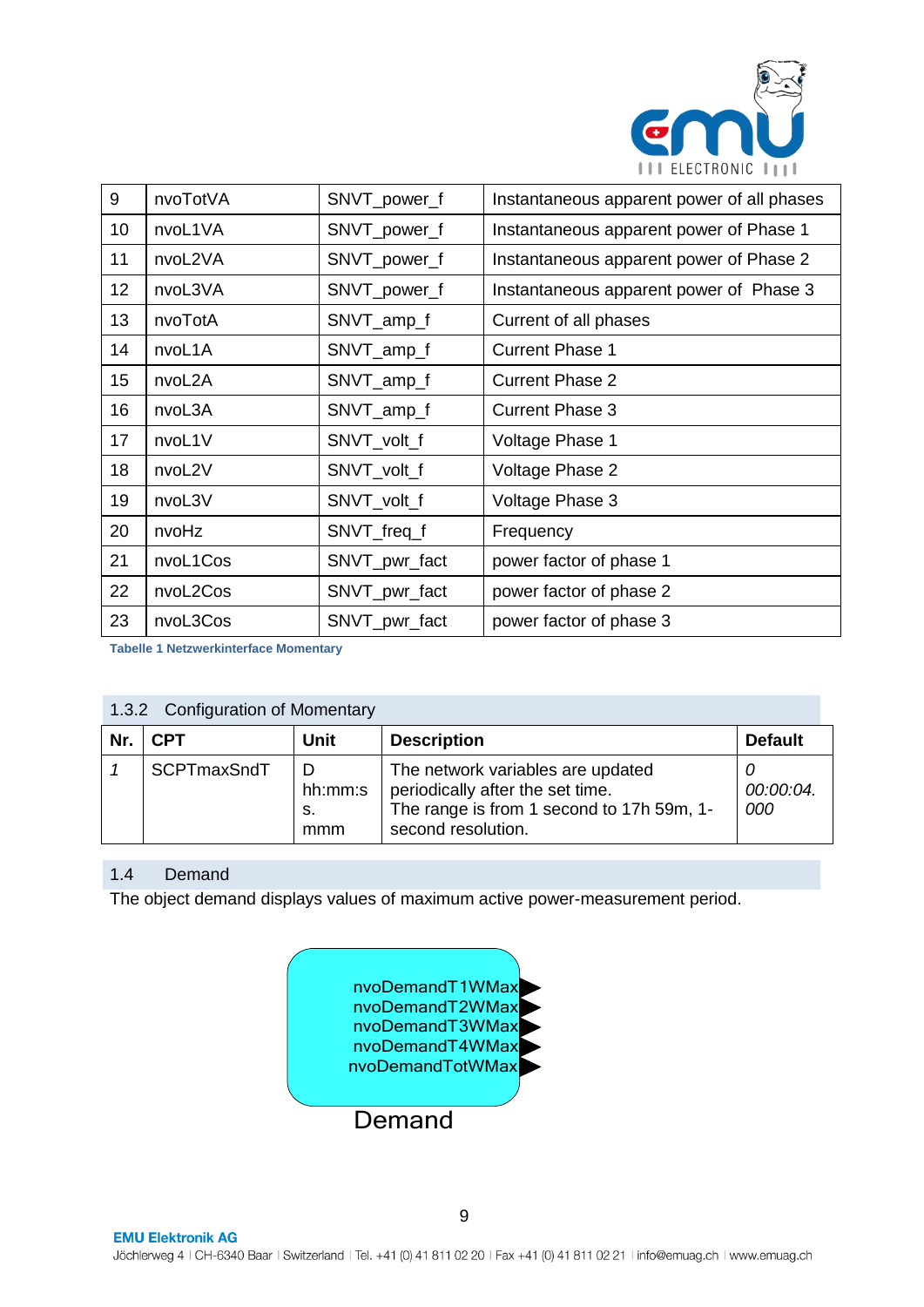

| Nr.            | Network variable | <b>Type</b>  | <b>Description</b>               |
|----------------|------------------|--------------|----------------------------------|
|                | nvoDemandTotWMax | SNVT_power_f | Maximum active power all tariffs |
| 2              | nvoDemandT1WMax  | SNVT_power_f | Maximum active power tariff 1    |
| 3              | nvoDemandT2WMax  | SNVT_power_f | Maximum active power tariff 2    |
| $\overline{4}$ | nvoDemandT3WMax  | SNVT_power_f | Maximum active power tariff 3    |
| 5              | nvoDemandT4WMax  | SNVT_power_f | Maximum active power tariff 4    |

<span id="page-9-0"></span>

|     | <b>Configuration of Demand</b><br>1.4.1 |                      |                                                                                                                                   |                       |  |  |
|-----|-----------------------------------------|----------------------|-----------------------------------------------------------------------------------------------------------------------------------|-----------------------|--|--|
| Nr. | <b>CPT</b>                              | <b>Unit</b>          | <b>Description</b>                                                                                                                | <b>Default</b>        |  |  |
|     | SCPTmaxSndT                             | hh:mm:s<br>S.<br>mmm | The network variables are updated<br>periodically after the set time.<br>The range is 1 minute to 17h 59m,<br>resolution 1 minute | U<br>00:01:00.<br>000 |  |  |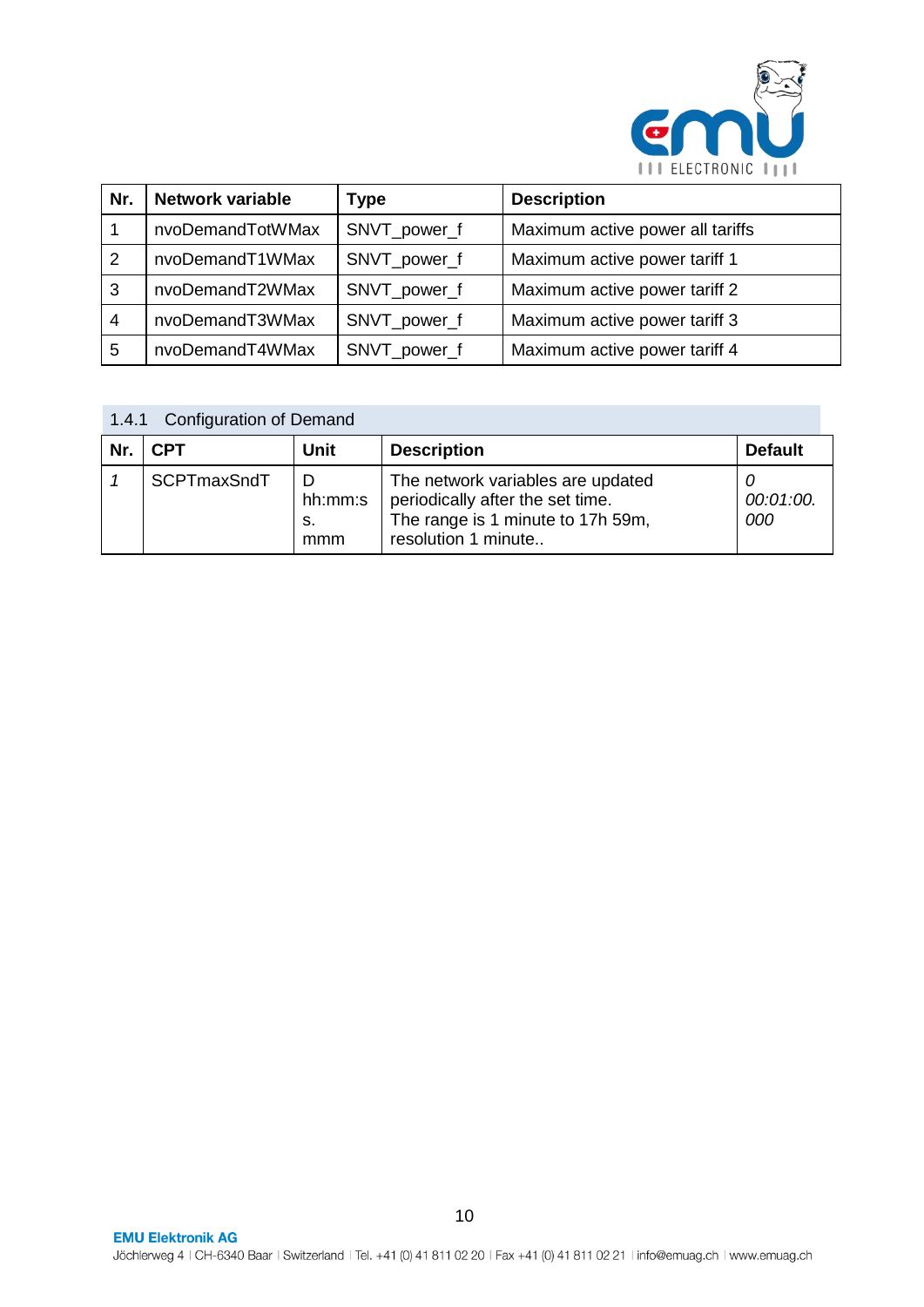

#### <span id="page-10-0"></span>1.5 Peak Power

The object peak power displays peak values (min and max) of active power with timestamp.

#### <span id="page-10-1"></span>1.5.1 Network interface



| Nr.            | <b>Network variable</b> | <b>Type</b>     | <b>Description</b>             |
|----------------|-------------------------|-----------------|--------------------------------|
| $\mathbf{1}$   | nvoTotWMin              | SNVT_power_f    | Min. Active Power all phase    |
| 2              | nvoTotWMinTime          | SNVT_time_stamp | Timestamp of nvoTotWMin        |
| 3              | nvoL1WMin               | SNVT_power_f    | Min. Active Power of Phase 1   |
| $\overline{4}$ | nvoL1WMinTime           | SNVT_time_stamp | Timestamp of nvoL1WMin         |
| 5              | nvoL2WMin               | SNVT_power_f    | Min. Active Power of Phase 2   |
| 6              | nvoL2WMinTime           | SNVT_time_stamp | Timestamp of nvoL2WMin         |
| $\overline{7}$ | nvoL3WMin               | SNVT_power_f    | Min. Active Power of Phase 3   |
| 8              | nvoL3WMinTime           | SNVT_time_stamp | Timestamp of nvoL3WMin         |
| 9              | nvoTotWMax              | SNVT_power_f    | Max. Active Power aller Phasen |
| 10             | nvoTotWMaxTime          | SNVT_time_stamp | Timestamp of nvoTotWMax        |
| 11             | nvoL1WMax               | SNVT_power_f    | Max. Active Power of Phase 1   |
| 12             | nvoL1WMaxTime           | SNVT_time_stamp | Timestamp of nvoL1WMax         |
| 13             | nvoL2WMax               | SNVT_power_f    | Max. Active Power of Phase 2   |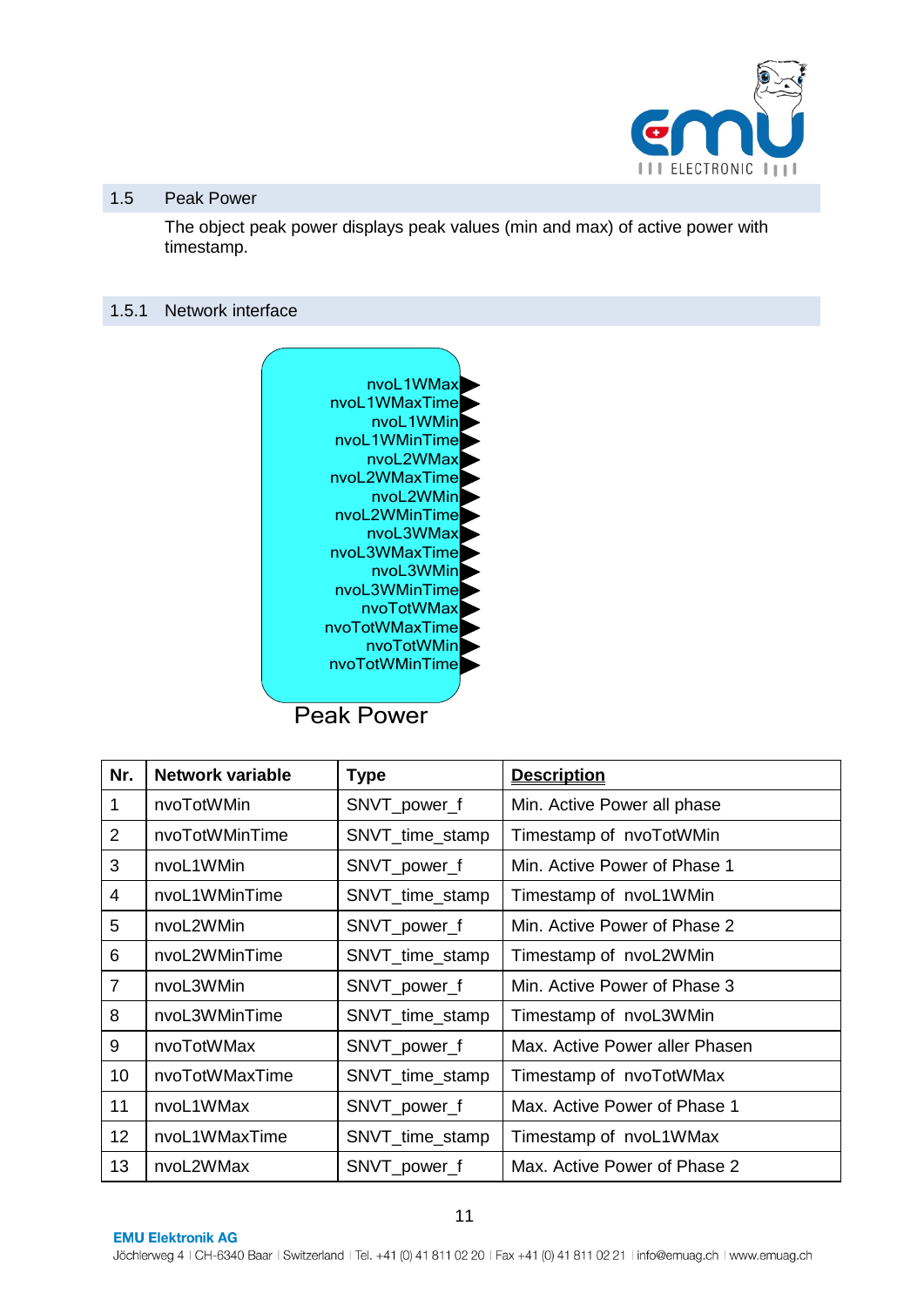

| -14 | nvoL2WMaxTime |                 | SNVT_time_stamp   Timestamp of nvoL2WMax |
|-----|---------------|-----------------|------------------------------------------|
| 15  | nvoL3WMax     | SNVT power f    | Max. Active Power of Phase 3             |
| -16 | nvoL3WMaxTime | SNVT_time_stamp | Timestamp of nvoL3WMax                   |

<span id="page-11-0"></span>

| 1.5.2 Konfiguration Peak Power |             |                      |                                                                                                                                    |                  |
|--------------------------------|-------------|----------------------|------------------------------------------------------------------------------------------------------------------------------------|------------------|
| Nr.                            | <b>CPT</b>  | <b>Unit</b>          | <b>Description</b>                                                                                                                 | <b>Default</b>   |
|                                | SCPTmaxSndT | hh:mm:s<br>s.<br>mmm | The network variables are updated<br>periodically after the set time.<br>The range is 1 minute to 17h 59m,<br>resolution 1 minute. | 00:01:00.<br>000 |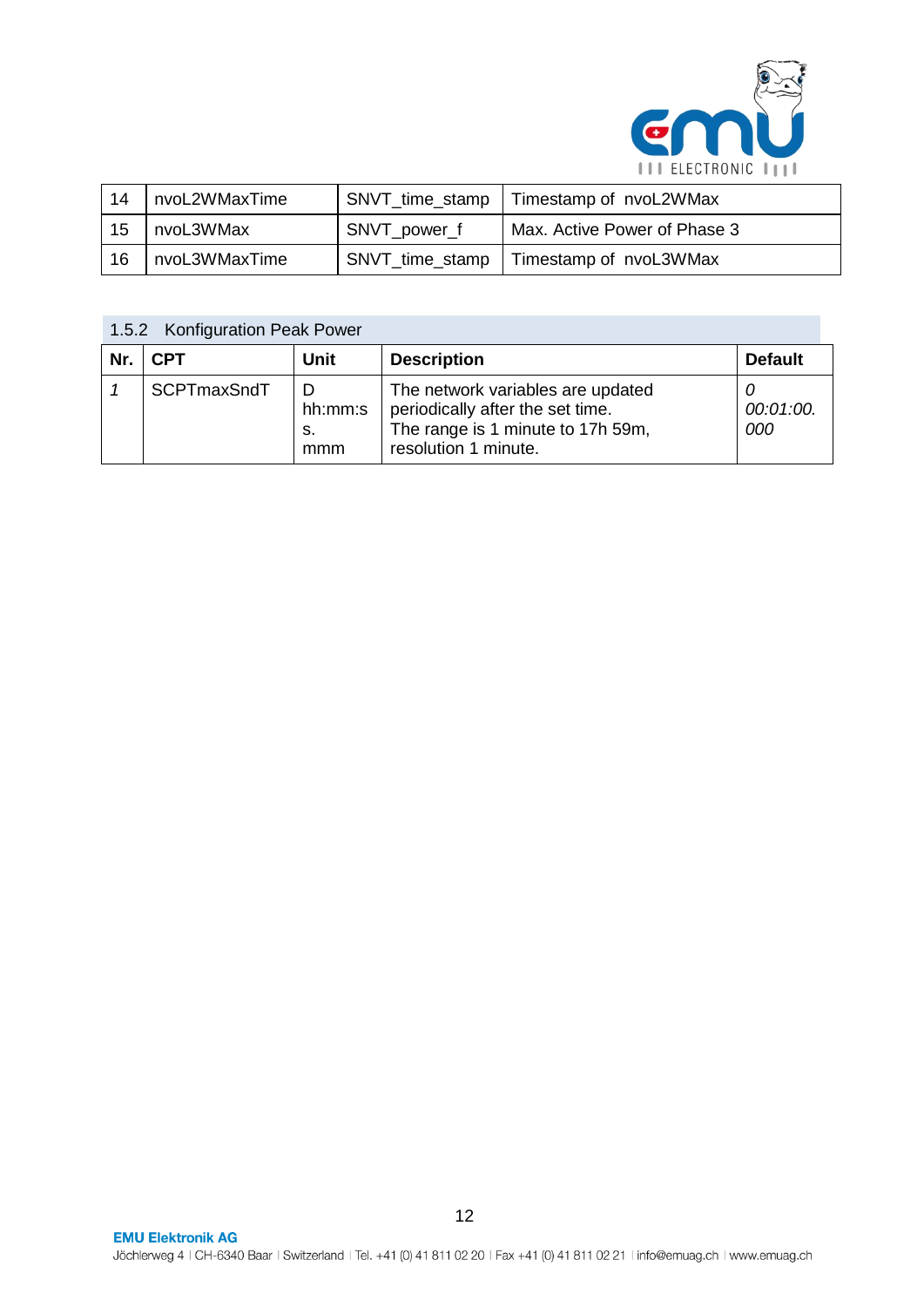

#### <span id="page-12-0"></span>1.6 Peak Current

The object peak current (minimum and maximum) shows current of each phase with timestamp.

#### <span id="page-12-1"></span>1.6.1 Network interface



**Abbildung 1 Netzwerkinterface Peak Current**

| Nr.            | <b>Network variable</b> | <b>Type</b>     | <b>Description</b>     |
|----------------|-------------------------|-----------------|------------------------|
| 1              | nvoL1AMin               | SNVT_amp_f      | Min. Current Phase 1   |
| 2              | nvoL1AMinTime           | SNVT_time_stamp | Timestamp of nvoL1AMin |
| 3              | nvoL2AMin               | SNVT_amp_f      | Min. Current Phase 2   |
| $\overline{4}$ | nvoL2AMinTime           | SNVT_time_stamp | Timestamp of nvoL2AMin |
| 5              | nvoL3AMin               | SNVT_amp_f      | Min. Current Phase 3   |
| 6              | nvoL3AMinTime           | SNVT_time_stamp | Timestamp of nvoL3AMin |
| $\overline{7}$ | nvoL1AMax               | SNVT_amp_f      | Max. Current Phase 1   |
| 8              | nvoL1AMaxTime           | SNVT_time_stamp | Timestamp of nvoL1AMax |
| 9              | nvoL2AMax               | SNVT_amp_f      | Max. Current Phase 2   |
| 10             | nvoL2AMaxTime           | SNVT_time_stamp | Timestamp of nvoL2AMax |
| 11             | nvoL3AMax               | SNVT_amp_f      | Max. Current Phase 3   |
| 12             | nvoL3AMaxTime           | SNVT_time_stamp | Timestamp of nvoL3AMax |

**Tabelle 2 Netzwerkinterface Peak Current**

**EMU Elektronik AG**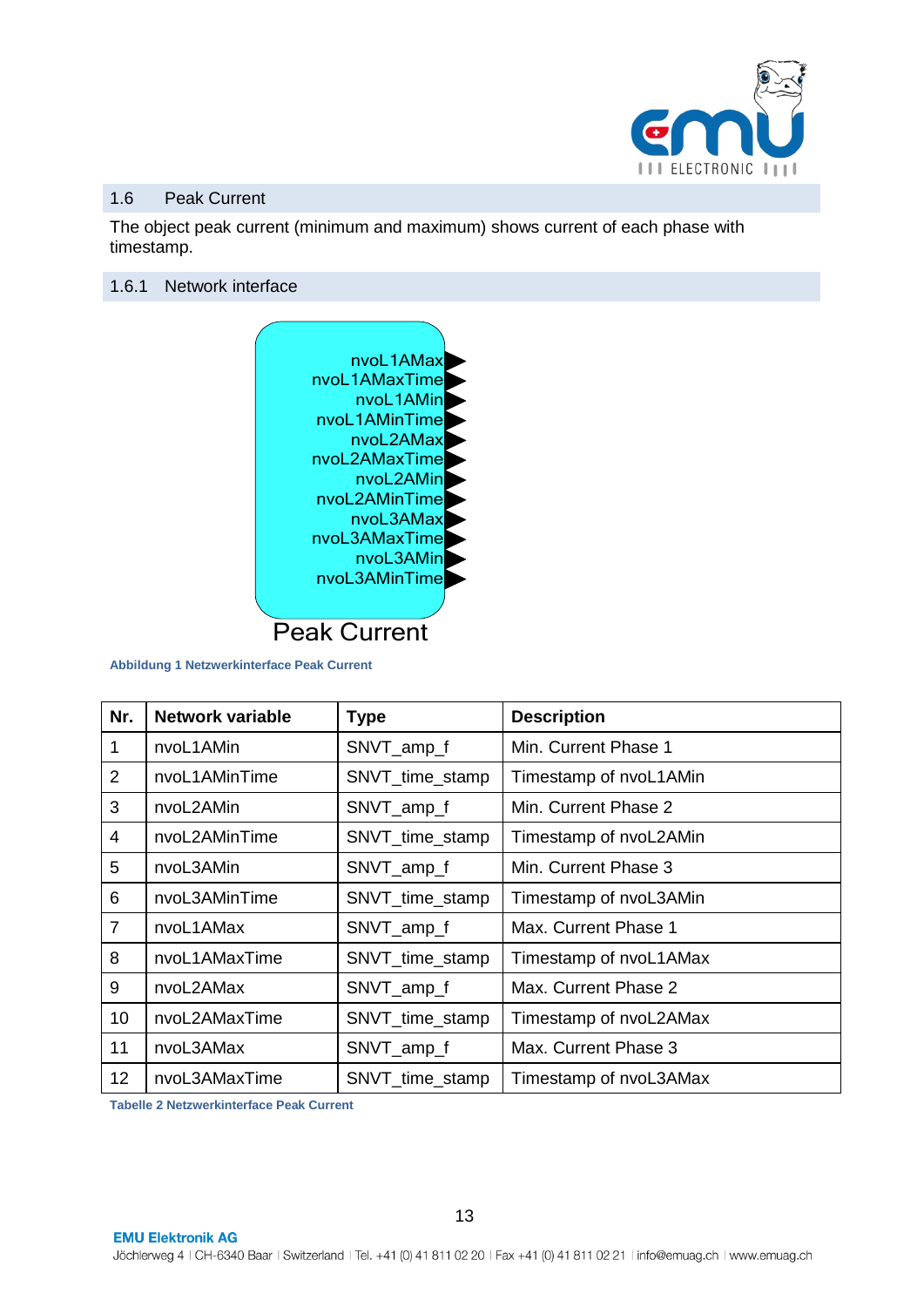

| 1.6.2 Configuration of Peak Current |             |                      |                                                                                                                                    |                  |
|-------------------------------------|-------------|----------------------|------------------------------------------------------------------------------------------------------------------------------------|------------------|
| Nr.                                 | <b>CPT</b>  | <b>Unit</b>          | <b>Description</b>                                                                                                                 | <b>Default</b>   |
|                                     | SCPTmaxSndT | hh:mm:s<br>s.<br>mmm | The network variables are updated<br>periodically after the set time.<br>The range is 1 minute to 17h 59m,<br>resolution 1 minute. | 00:01:00.<br>000 |

#### <span id="page-13-0"></span>1.6.2 Configuration of Peak Current

**Abbildung 2 Konfigurationsvariablen**

#### <span id="page-13-1"></span>1.7 Peak Voltage

The object peak voltage (minimum and maximum) shows voltage of each phase with timestamp.

#### <span id="page-13-2"></span>1.7.1 Network interface



# **Peak Voltage**

| Nr. | <b>Network variable</b> | <b>Type</b>     | <b>Description</b>      |
|-----|-------------------------|-----------------|-------------------------|
|     | nvoL1VMin               | SNVT volt f     | Min. Voltage of Phase 1 |
| 2   | nvoL1VMinTime           | SNVT_time_stamp | Timestamp of nvoL1VMin  |
| 3   | nvoL2VMin               | SNVT_volt_f     | Min. Voltage of Phase 2 |
| 4   | nvoL2VMinTime           | SNVT_time_stamp | Timestamp of nvoL2VMin  |
| 5   | nvoL3VMin               | SNVT volt f     | Min. Voltage of Phase 3 |
| 6   | nvoL3VMinTime           | SNVT_time_stamp | Timestamp of nvoL3VMin  |
| .   |                         |                 |                         |

#### **EMU Elektronik AG**

Jöchlerweg 4 | CH-6340 Baar | Switzerland | Tel. +41 (0) 41 811 02 20 | Fax +41 (0) 41 811 02 21 | info@emuag.ch | www.emuag.ch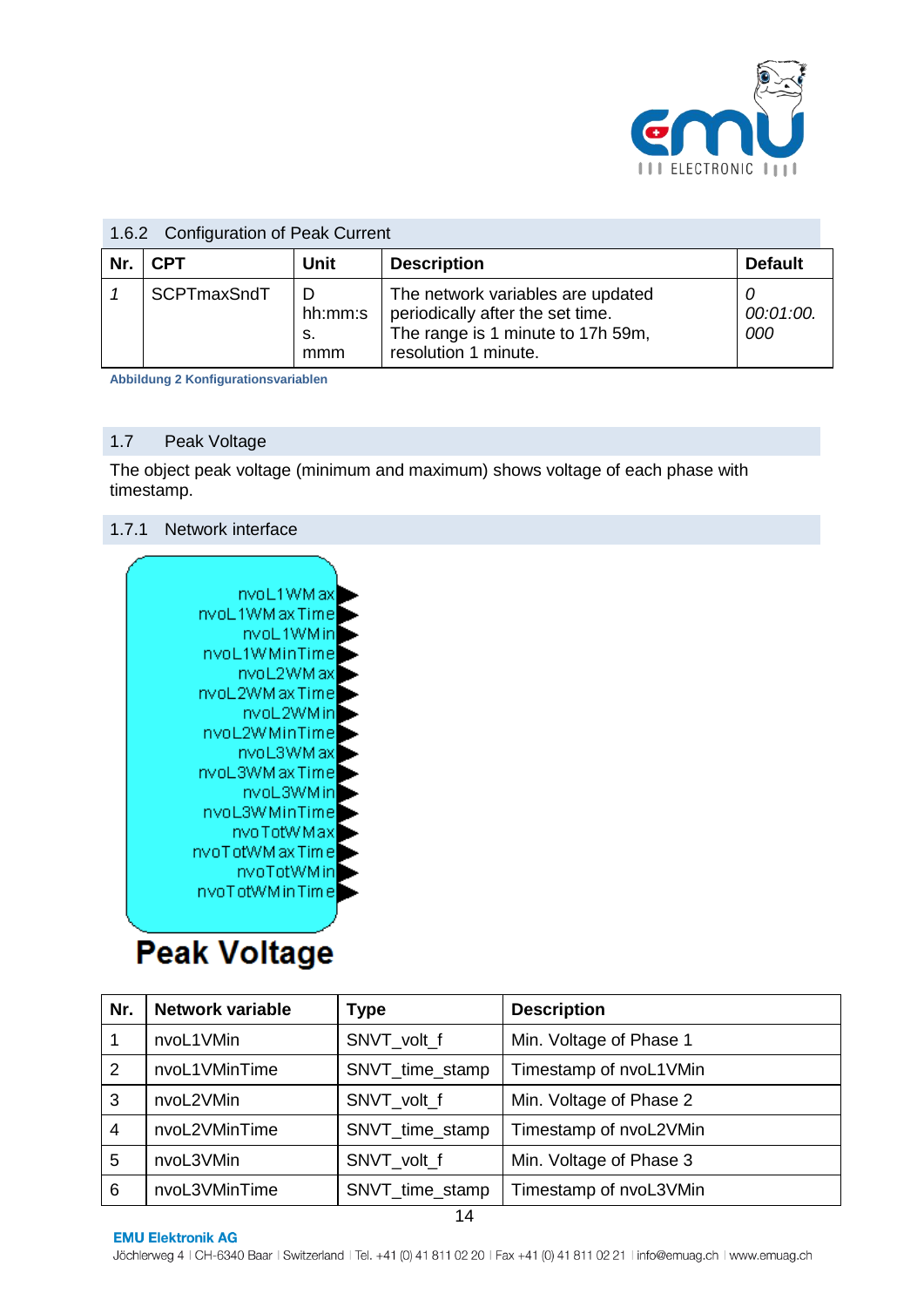

|    | nvoL1VMax     | SNVT_volt_f     | Max. Voltage of Phase 1 |
|----|---------------|-----------------|-------------------------|
| 8  | nvoL1VMaxTime | SNVT_time_stamp | Timestamp of nvoL1VMax  |
| 9  | nvoL2VMax     | SNVT_volt_f     | Max. Voltage of Phase 2 |
| 10 | nvoL2VMaxTime | SNVT_time_stamp | Timestamp of nvoL2VMax  |
| 11 | nvoL3VMax     | SNVT volt f     | Max. Voltage of Phase 3 |
| 12 | nvoL2VMaxTime | SNVT_time_stamp | Timestamp of nvoL3VMax  |

<span id="page-14-0"></span>1.7.2 Configuration of Peak Voltage

| Nr. | <b>CPT</b>  | <b>Unit</b>          | <b>Description</b>                                                                                                                 | <b>Default</b>   |
|-----|-------------|----------------------|------------------------------------------------------------------------------------------------------------------------------------|------------------|
|     | SCPTmaxSndT | hh:mm:s<br>S.<br>mmm | The network variables are updated periodically<br>after the set time.<br>The range is 1 minute to 17h 59m, resolution 1<br>minute. | 00:01:00.<br>000 |